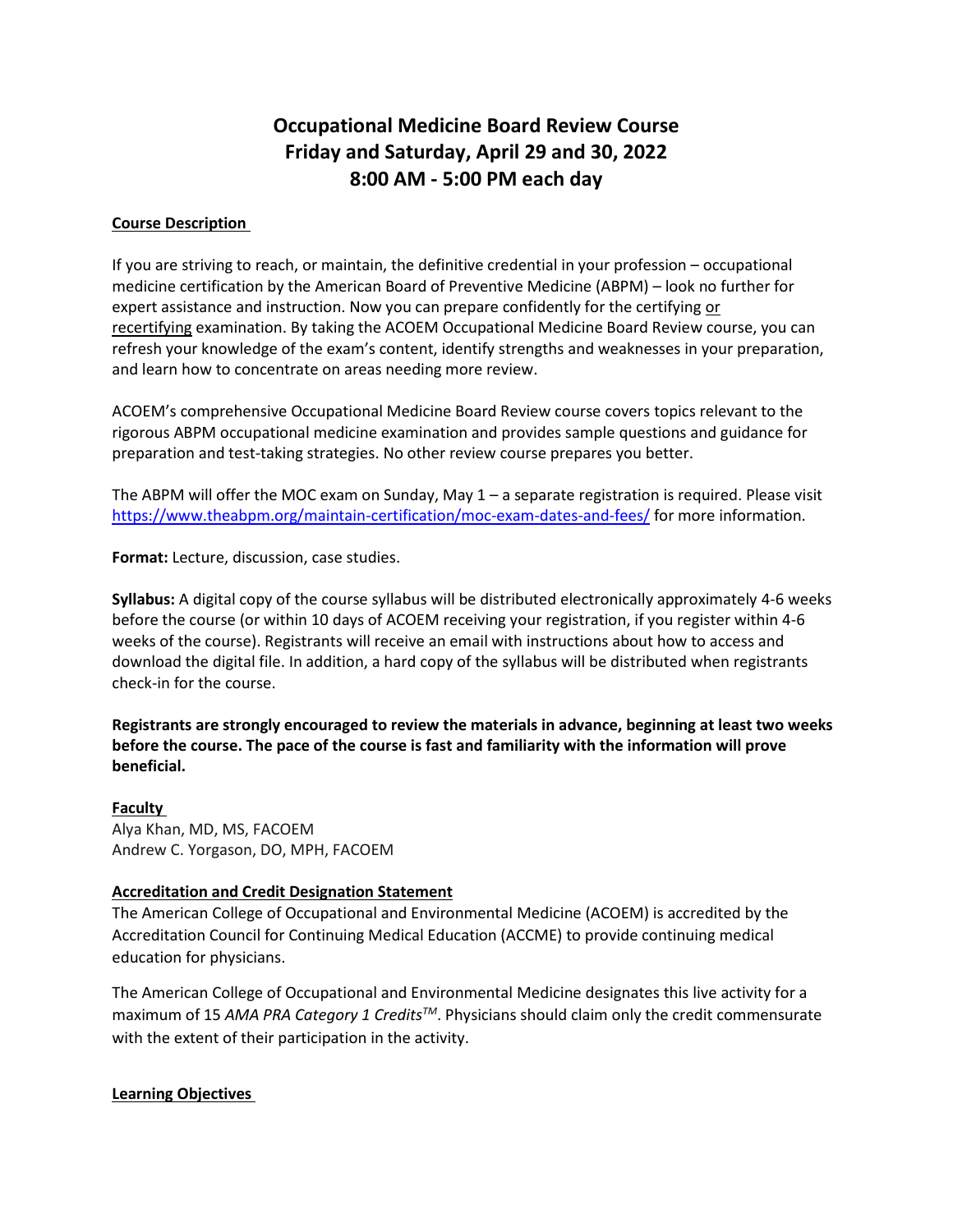*Upon completion of this educational activity, participants should be able to*:

- 1. Develop a strategy for preparing for the American Board of Preventive Medicine occupational medicine (OM) certifying or recertifying examination
- 2. Identify requirements and content of the OM exam and review sources for preparation and exam review
- 3. Identify health effects of chemical, physical, biological, psychological, and ergonomic hazards
- 4. Describe the etiology, diagnosis, treatment and prevention of occupational and environmental diseases
- 5. Apply current best practices and clinical guidelines to the treatment of occupational diseases and disorders
- 6. Discuss control of occupational and environmental factors that affect health
- 7. Review the etiology, diagnosis and treatment of travel-related medical conditions
- 8. Describe the managerial and administrative aspects of occupational medicine practice.
- 9. Outline the regulatory, legal, and ethical framework under which occupational physicians and related professionals operate, and apply this framework to cases and problems that arise in practice
- 10. Update their knowledge of specific practice areas within occupational medicine to meet the requirements of recertification
- 11. Apply epidemiologic, statistical, and toxicology principles to occupational medicine decisionmaking and practice

## **Target Audience - you should attend the Occupational Medicine Board Review if you are:**

- 1. A physician preparing to take the occupational medicine certifying or recertifying exam administered by the American Board of Preventive Medicine.
- 2. An OM physician interested in a comprehensive review of the field.
- 3. A resident interested in a high-level overview of OM practice or who plans to take the ABPM exam in the future.
- 4. A family physician or internist with experience and a special interest in OM.

### **ABMS Core Competencies**

This course will address the following ACGME/ABMS Competencies:

- Practice-based Learning and Improvement
- Patient Care and Procedural Skills
- Interpersonal and Communication Skills
- Professionalism

### **Tuition**

Includes course materials, breakfasts, lunches, breaks and CME/MOC credits ACOEM Member: \$895\* Non-member: \$1095\* Resident/Retired/Student Member: \$545\*

*\*Please note that fees increase by \$100 after March 31, 2022.* 

### **Registration**